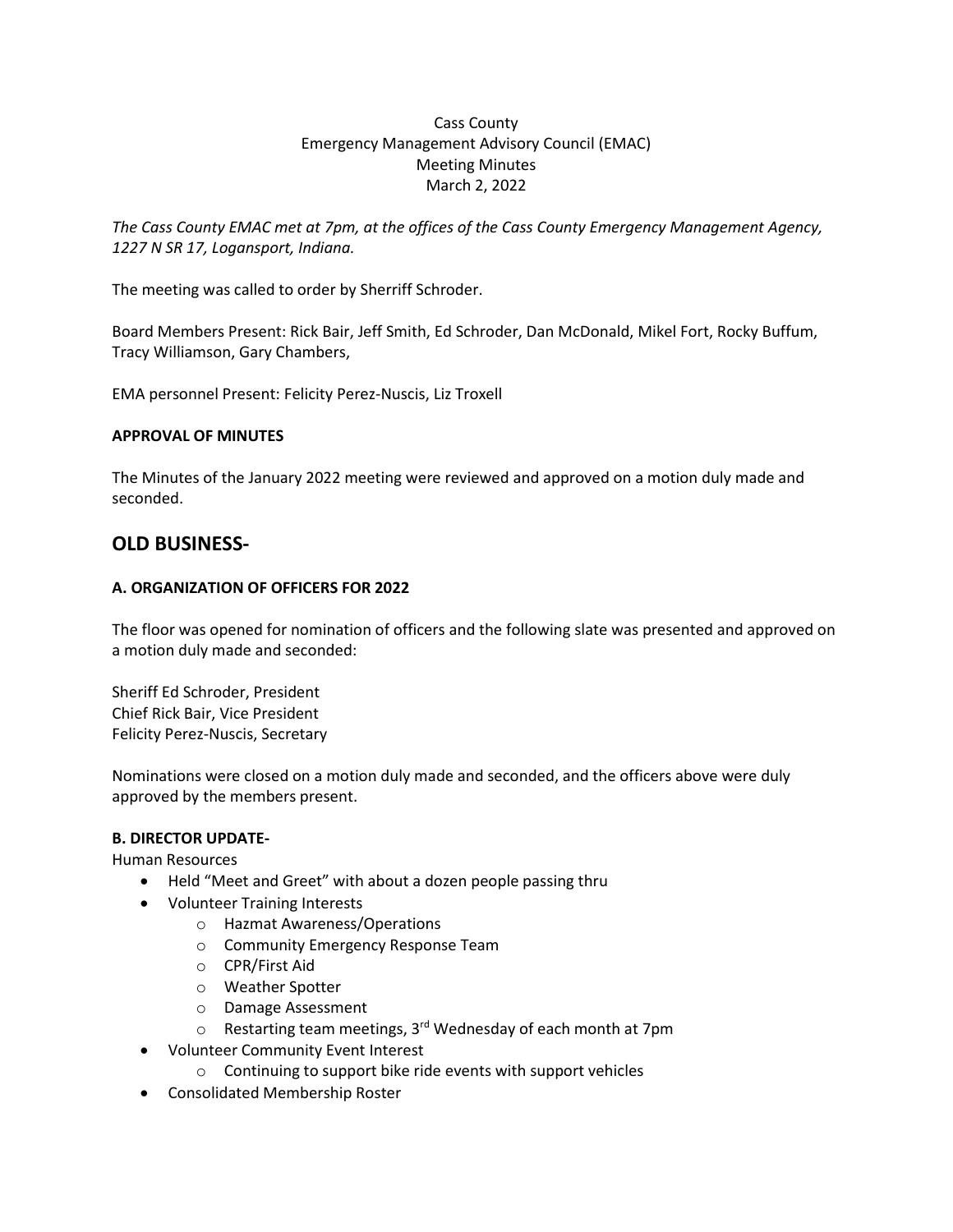- o Meet ordinance requirement, volunteers approved by advisory board
- $\circ$  Audit to make sure background checks, adding to county driver list, etc where it needs to be

# Building

- Emergency Operations Center Project
	- o Mounting additional TV monitors for weather radar, WebEOC, etc
	- o Mounting projector(s)
	- o Development of task books for positions in EOC
- Backup Dispatch Center
	- o Volunteer willing to do setup
	- o North part of section where the break room is
	- o Collaboration with dispatch center
	- o Pulaski County also had interest
- Warehouse
	- o Establish "Mission Packages" for faster and more organized response
	- $\circ$  Dispose of surplus property, check with other agencies about appropriateness of some items currently stored here
- Dispose of 1989 Winnebago

Public Relations

- Facebook Page now operational
	- o February snow/ice vent first "social media disaster response"
	- o Over 27,000-page interactions of the course of the vent
- Increasing press releases/visibility

# Revenue Generation

- HAZMAT Billing ready to go
- We have a non-reverting fund to bill for HAZMAT
- Confirmed continued existence of fund and process for submitting deposits with treasurer and auditor
- Located \$2,905.57 leftover in EMPG Fund, can be used to support EOC project

Revenue Depletion

- Four Gas monitors
	- o Average sensor life 2-3 years, life expectancy for QRae3-5 years
	- o Our units are from 2011, unsure of sensor swap out
- Photo Ionization Detector
	- o Low range \$6,000
	- o Can detect Anhydrous Ammonia, other compounds not detectable by four gas
	- o To best of knowledge, not currently available in county
- **Spectrometer** 
	- o Over \$9K, anticipate grant project
	- o Identification of unknown substances
- Mobile Cascade within county
	- o Anticipate grant project

Operationally Handily Sorted Helps, Inventories and Tactics

Training Events

- Congrats on FOST-Felicity
- National Weather Service Training this month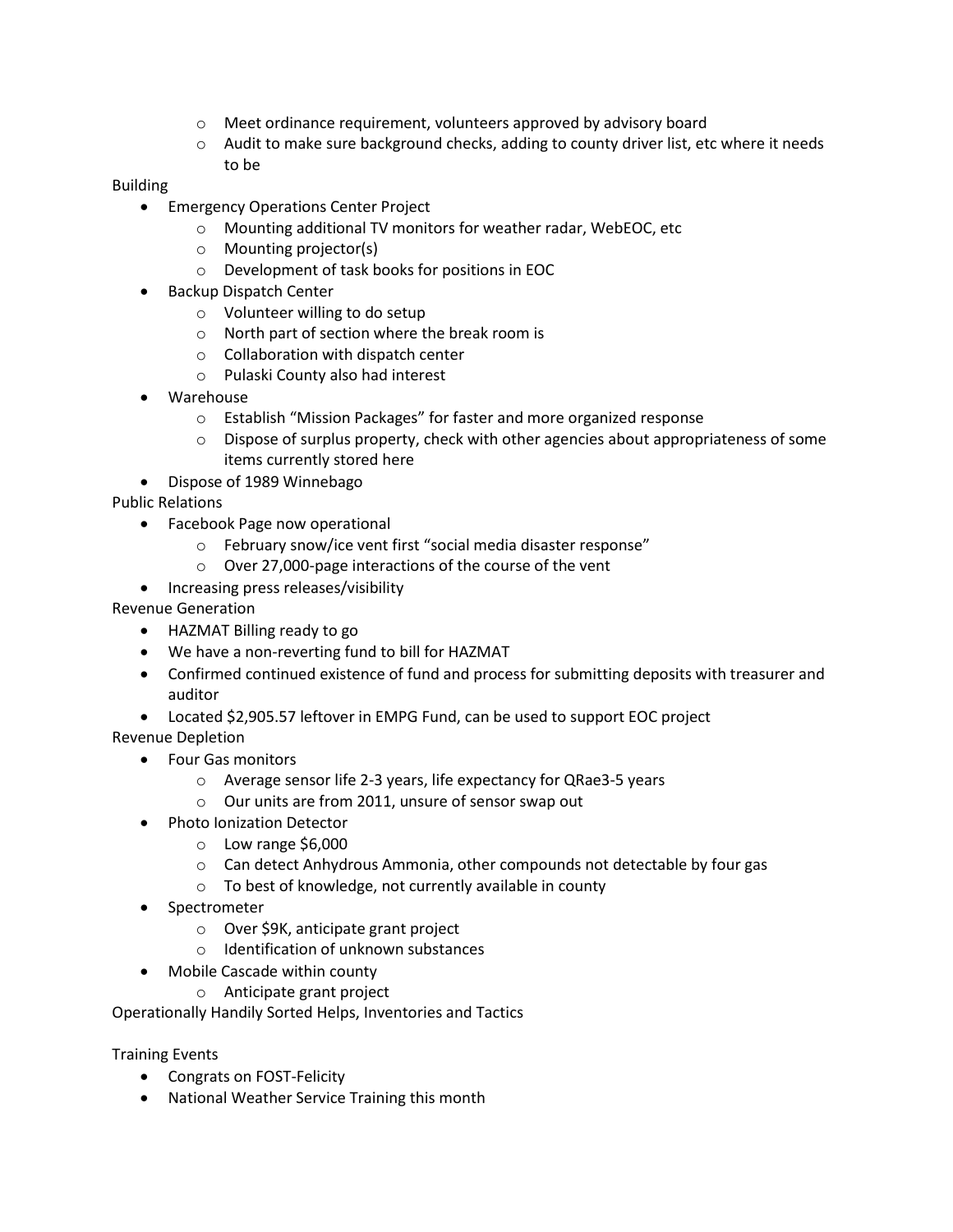- Operation Force Multiplier
- 15<sup>th</sup> Cyber Security Symposium

TBD HAZMAT Awareness/Ops

#### **C. GRANT UPDATES-**

IDHS has excepted salary verification statements submitted, no further updates at this time.

### **D. DISTRICT FOUR UPDATES-**

No updates to be given as the last three meetings have been canceled due to other events happening inside the district's counties.

#### **E. MEMBERSHIP REVIEW – Required vs Mandated Appointments**

Please see Indiana title code title 10(attached)

#### **F. WARNING SIRENS-**

New contract with Federal Signal was approved and signed. They will be beginning their annual Inspections of all 27 warning sirens in the county in the spring. We will be participating in NWS state wide testing on March 15 2022. The monthly siren test will begin the first Monday in April.

#### **G. VEHICLE UPDATES-**

Lights & sirens are now both working on the trucks. We had an issue during the last snow storm No issues since repairs were made. We anticipate decommission of the RV in the next few weeks. It is on the agenda for the Commissioner's meeting Monday March 7 2022. The motion of decommissioning was made and approved on a motion duly made and seconded

#### **H. ANY OTHER OLD BUSINESS - no other old business was presented**

# **NEW BUSINESS-**

### **A. MEETING/TRAININGS/EXERCISE REPORT**

Spotter training is being held virtually by NWS on four dates this year. There about two hours long and you only need to attend one. The EMA staff recognize that not everyone is fond of virtual offerings. To make the training more accessible We will be holding a "viewing party" on two of the dates below where will be at the office broadcasting the training for anyone interested in participating.

March 8 at 6pm-EMA "viewing party" March 12 at 10am March 17 at 1pm March 24 at 6pm-EMA "viewing party"

EMA staff will be participating in IDHS Cyber Security Training this month. We are required To attend at least three ISHEEP compliant exercises a year for grant purposes. This will count as one. Operation Force Multiplier was attended this morning by Liz and Rocky.